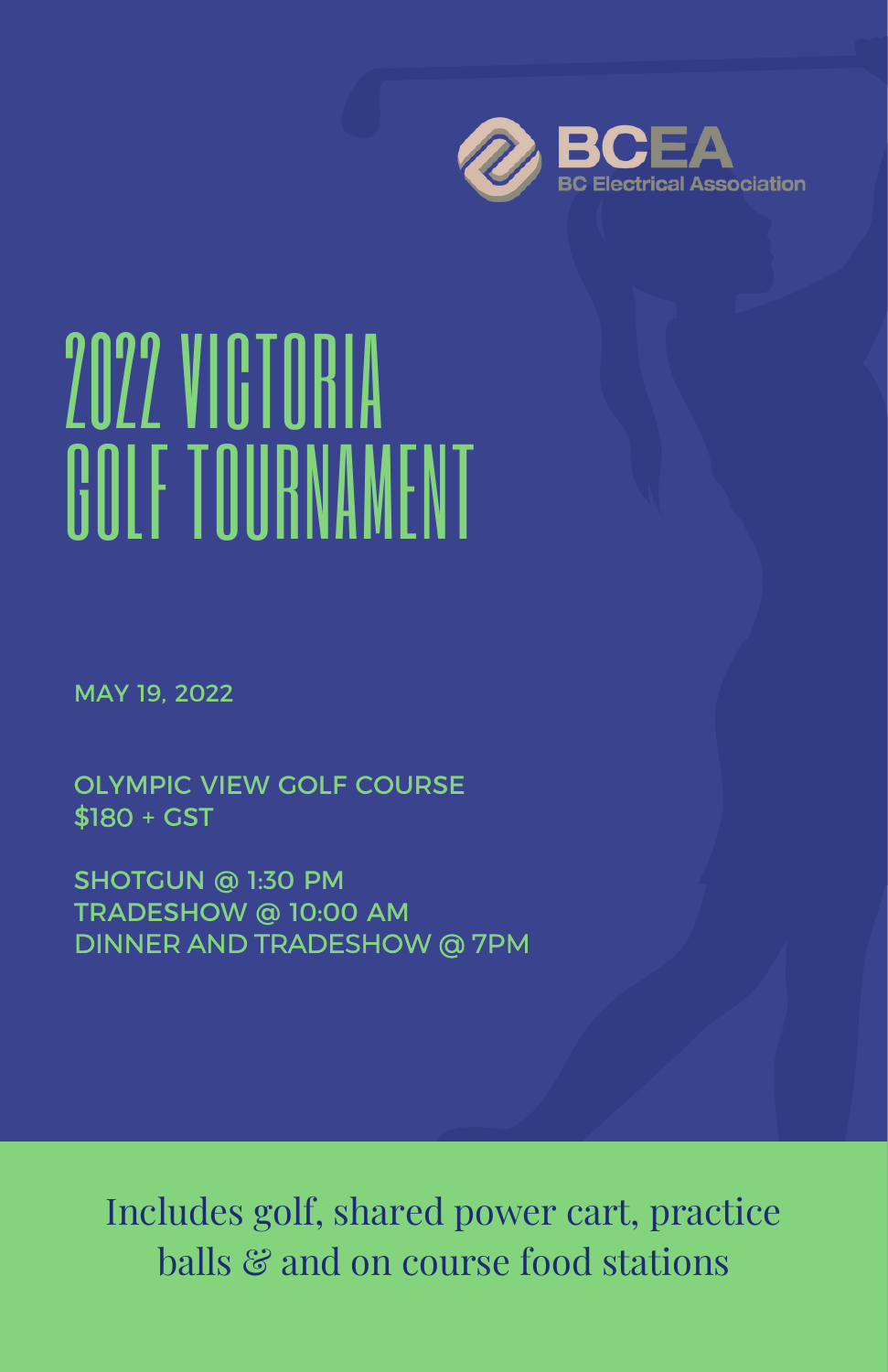## Sponsorship Opportunities



The BC Electrical Association in conjunction with the Victoria distributors and manufacturers committee on the Island will be holding a golf and tradeshow on Thursday, May 19, 2022. This event was extremely popular in 2019.

This will be a table top trade show. Light finger foods will be offered throughout show hours. Distributors will not be exhibiting in the show. We would like you to consider becoming a sponsor of the event to show the contractors and the manufacturers your support.

### **Trade Show Breakfast & Dinner Sponsor (2 available @ \$1500) SOLD OUT**

- Pop Banner at Tradeshow
- Ten drink tickets (for dinner)
- Two Free Rounds of Golf
- Logo on Website and all Social Media platforms advertising event Logo on
- Sponsor Recognition signs at event

#### **Caesar Bar Sponsor (2 available at \$850)**

- Sponsor signage at the the event
- One Free Round of golf
- Five Drink Tickets (for dinner)
- Logo on Website and all Social Media platforms

#### **Food Station on Course (6 available at \$750)**

- Signage at On Course Food Station
- One Free Rounds of Golf
- Logo on Website and all Social Media platforms advertising event Logo on
- Sponsor Recognition signs at event

#### **Door Prize Sponsor (\$500)**

- Sponsor of two door prizes
- Logo on Website and all Social Media platforms advertising event Logo on
- Sponsor Recognition signs at event